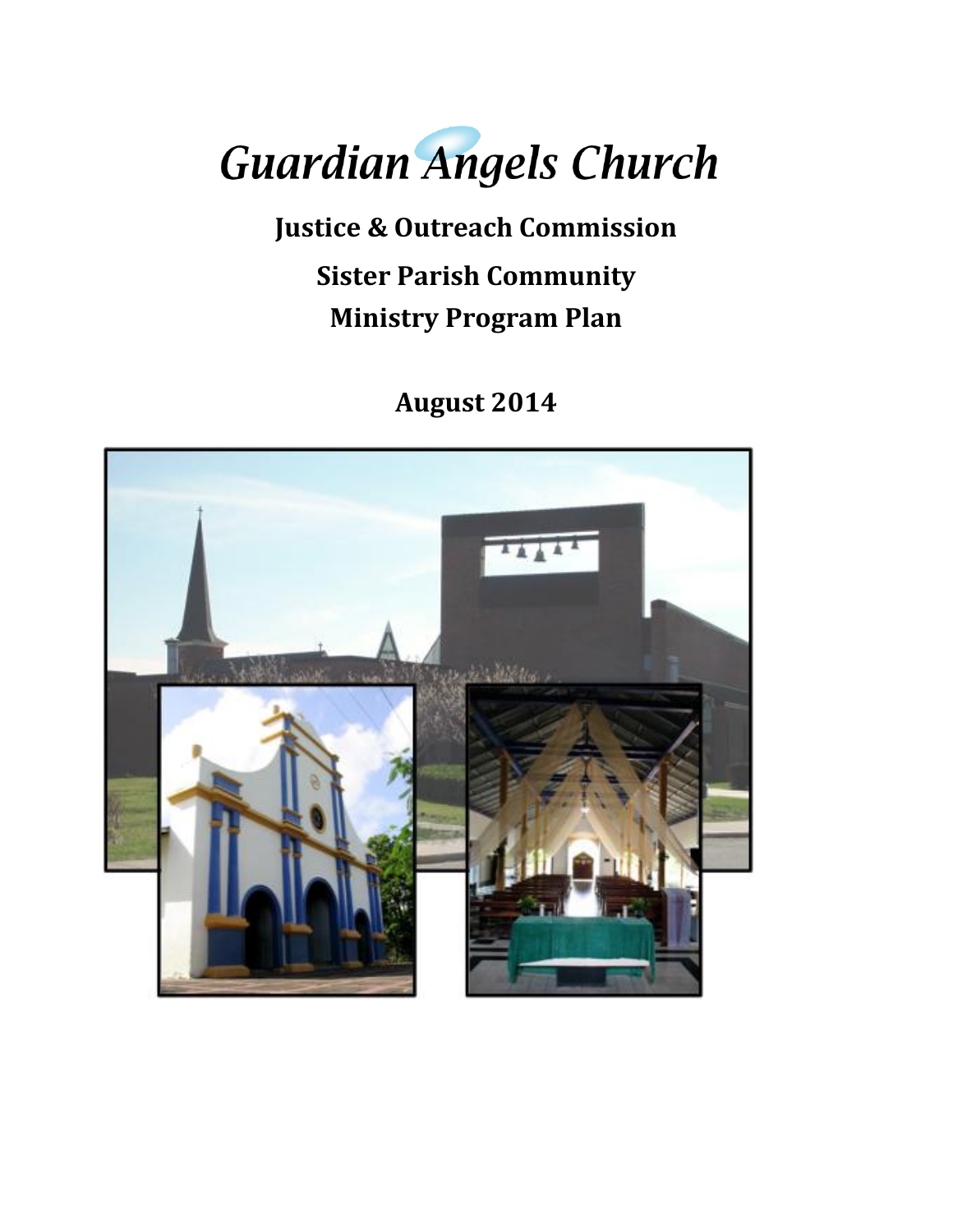### **FOREWORD**

#### *This is the Ministry Program Plan for the Sister Parish Community within Guardian Angels Catholic Parish in Oakdale, Minnesota. This Community operates as a Committee of the Justice and Outreach Commission within Guardian Angels.*

## *Our Mission*

#### *Engage in a relationship with a Christian Community beyond our own culture.*

## *Our Objectives*

- Establish and maintain a reciprocal relationship with a Christian Community in Teustepe, Nicaragua. Cultivate this relationship to reflect the qualities required in all human relationships – respect, kindness, sincerity, tactfulness, a sense of humor, and a spirit of sharing.
- Communicate and grow our Community experience within Guardian Angels and beyond, so that Guardian Angels' members and others may benefit from and be included in our relationship.
- Enlighten ourselves about the history, culture, language, and social issues that encompass the lives of the people of Teustepe and the region, and share with them the attributes of our way of life.
- Contribute to solutions for challenges faced by our brothers and sisters.
- ,Attract and manage funding for the Community relationship to accomplish our goals.

# *Our Name – "Sister Parish"*

For the Christian Community of Teustepe, this relationship can be best be described by the Spanish word, "Hermanamiento". It means that we are "brothers and sisters" in everything we accomplish together.

For Guardian Angels Parish, we use the name "Sister Parish" because it describes our part of this relationship, and it has been our name for the past 30 years. Our relationship has changed over the years from priest to priest, to parish to parish, to parish to Community. We expect it to continue to change into the future.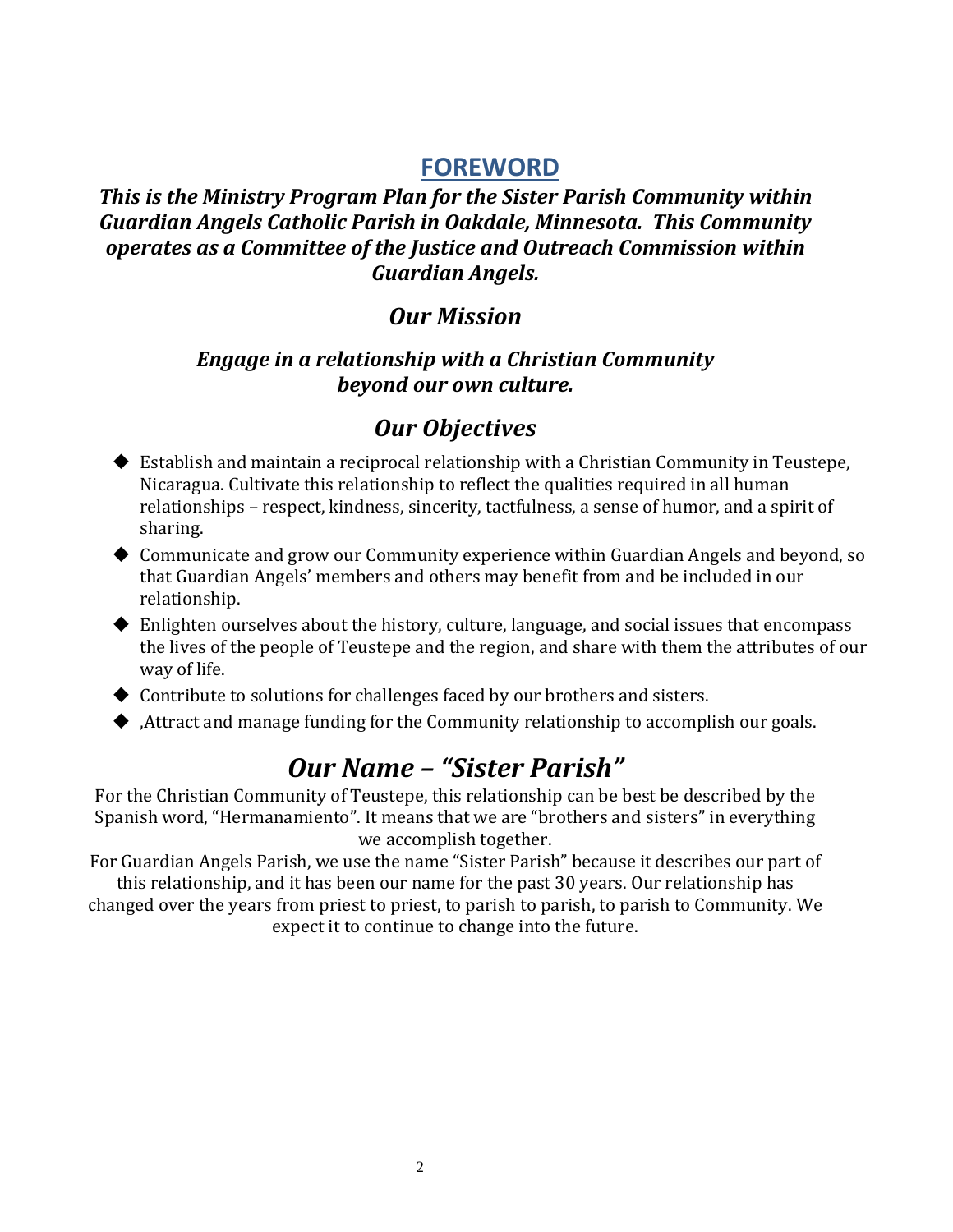## **1. Ministry History**

Guardian Angels' relationship with the Christian Community of Teustepe began in 1985. It is the longest sister relationship in the Archdiocese. It began as a key part of what was then our parish mission – "**Engage in a relationship with a Christian Community beyond our own culture**". For 30 years, we have walked in solidarity with our brothers and sisters, developing bonds of love and commitment, which inspire us to be advocates for justice and peace in our world.

As members of Guardian Angels, we believe that we must share the spiritual and material gifts that God has entrusted to us. As members of the Church in the Americas, we want to better appreciate the rich cultural heritage of our continent. And, as part of the Universal Church, we desire to expand our horizons to include all of our brothers and sisters in faith.

**Role of AKF**. For many years, our relationship with the Community of Teustepe has been facilitated by *Escuela Asociación Kairos para la Formación* ("AKF"). AKF is a social justice organization dedicated to improving the lives of the people in Nicaragua. They provide many services to the Community of Teustepe, including:

- banking services for our small loan program,
- leadership training,
- translation,
- meeting facilitation,
- annual retreat coordination.

**Relationship with the parish of St. Rita**. The members of the Christian Community of Teustepe are all active members of the Church of St. Rita in Teustepe. At the start, the pastor of the parish was part of the creation of this relationship. Over the years, the pastor has been changed frequently, and the Community of Teustepe is not always able to count on his full participation. Because of the need to own land and to manage a small loan program, the Community has, through considerable effort, become incorporated as an independent legal entity. Their legal name is "The Guardian Angels Community of Teustepe." They have formal by laws, membership requirements, and election procedures. They remain active members of many ministries at St. Rita's, but the Community itself exists independent of the parish.

#### **What Guardian Angels Gains from this relationship.**

- We learn to live and love outside our comfort zone, in another world.
- We change how we view all of human kind, meeting and loving other members of Christ's body who are different, yet the same as ourselves. Billions of people live at this economic level and below, and this experience opens us to understand their world. This kind of experience can literally change the world. It makes us better citizens of our world.
- We bless them, by visiting them, by naming them, by working with them to accomplish their goals.
- They bless us, by opening their hearts and homes to us, and helping us see some life values from a truly different perspective.
- We are building the Kingdom of God. The kingdom is for the poor, from the poor.
- We can make a significant difference in the lives of our brothers and sisters, and in our own lives. Through this relationship, our children, the children of both sides of this relationship, will be very different human beings, who will change our world.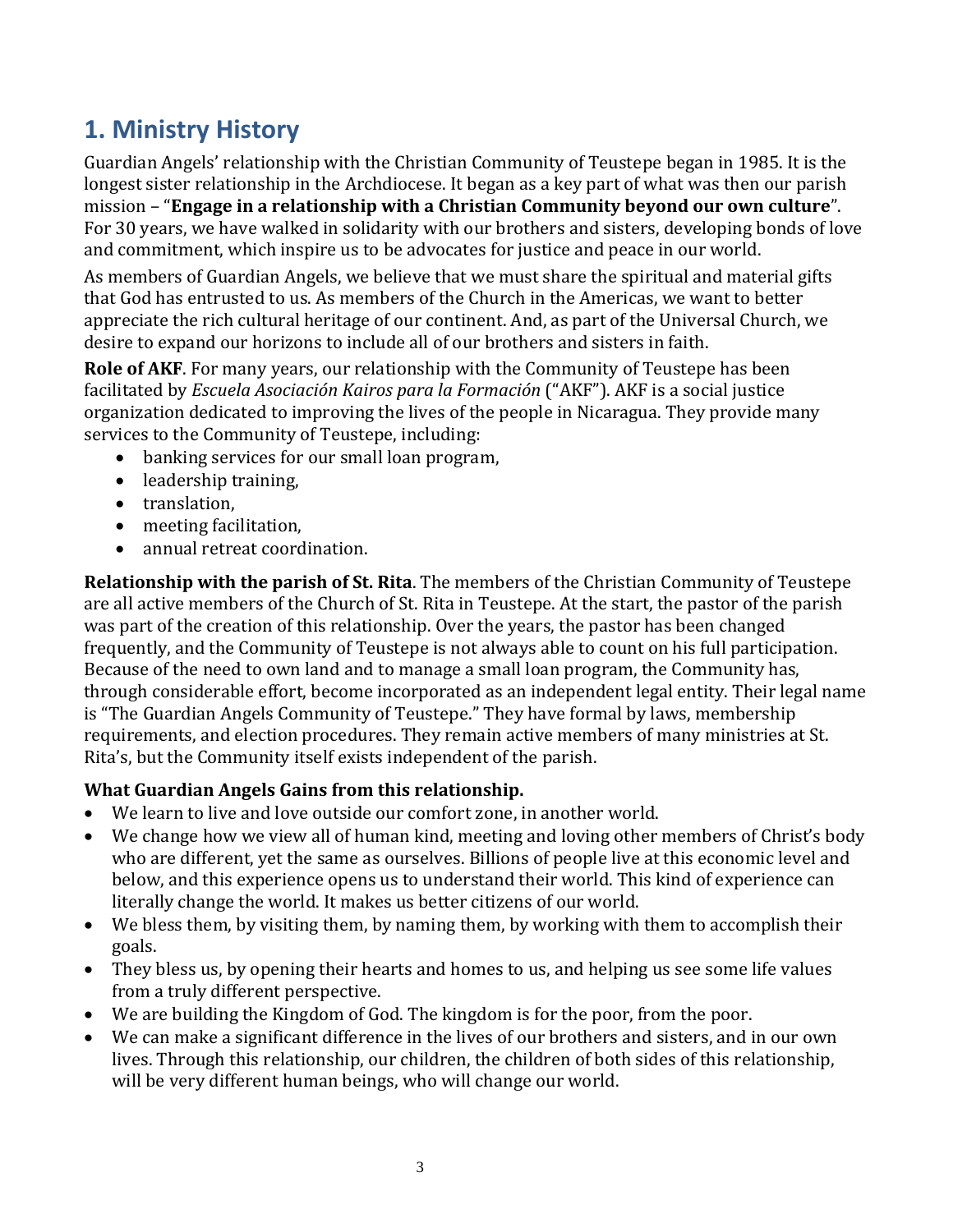# **2. Background – Activities & Challenges**

Teustepe is a municipality located in the Boaco region of Nicaragua covering approximately 225 square miles. The city proper has a population of approximately 4,000, with another 26,000 living in 50 surrounding small agricultural villages that are considered part of the municipality.

The beautiful Church of St. Rita, located in the city center, is the parish for the city of Teustepe and the rural villages. As the marketplace for the area, the city is economically dependent on the success of the harvest. In many years, drought and natural disasters have brought extreme hardship; however, the sense of community and faith in God is abundant.

We regularly sponsors visits with our sister community. Travelers from the North learn the history, the culture, and the political and economic condition of the country. They experience the warm hospitality and love of our brothers and sisters in Teustepe. This face-to-face connection sustains the relationship and maintains our commitment to work for a better tomorrow for all God's children. Travelers from the South stay with our parish members, and participate in many parts of our parish during their visit.

Over the years, our relationship has grown and matured. At the start, we visited primarily in one direction, and we sent things for the southern community. Now, we are joint partners in their development. The Community of Teustepe administers a thriving small loan program which enables many forms of local entrepreneurship. They are a legal corporation in their municipality, with formal membership requirements and bylaws. This growth has enabled them to set about planning for the fulfillment of their dream – the creation of a community center and community garden.

We have a strong determination to continue to deepen our *Hermanamiento* relationship, and we are now being invited to participate in more tangible ways to support our brothers and sisters in Teustepe.

The following are additional changes affecting Community activities:

- AKF has acquired a facility and become a school, a center for vocational education, resulting in changes to the services AKF provides and their pricing model.
- Guardian Angels has experience some budget challenges and the method of funding our Community activities has changed.
- Rotary International (local chapters), with the encouragement of Guardian Angels, has selected Nicaragua for their new sustainable initiatives, which are also mediated by AKF.
- The Community in Teustepe has become a legal entity in order to own land and to manage their small loan program.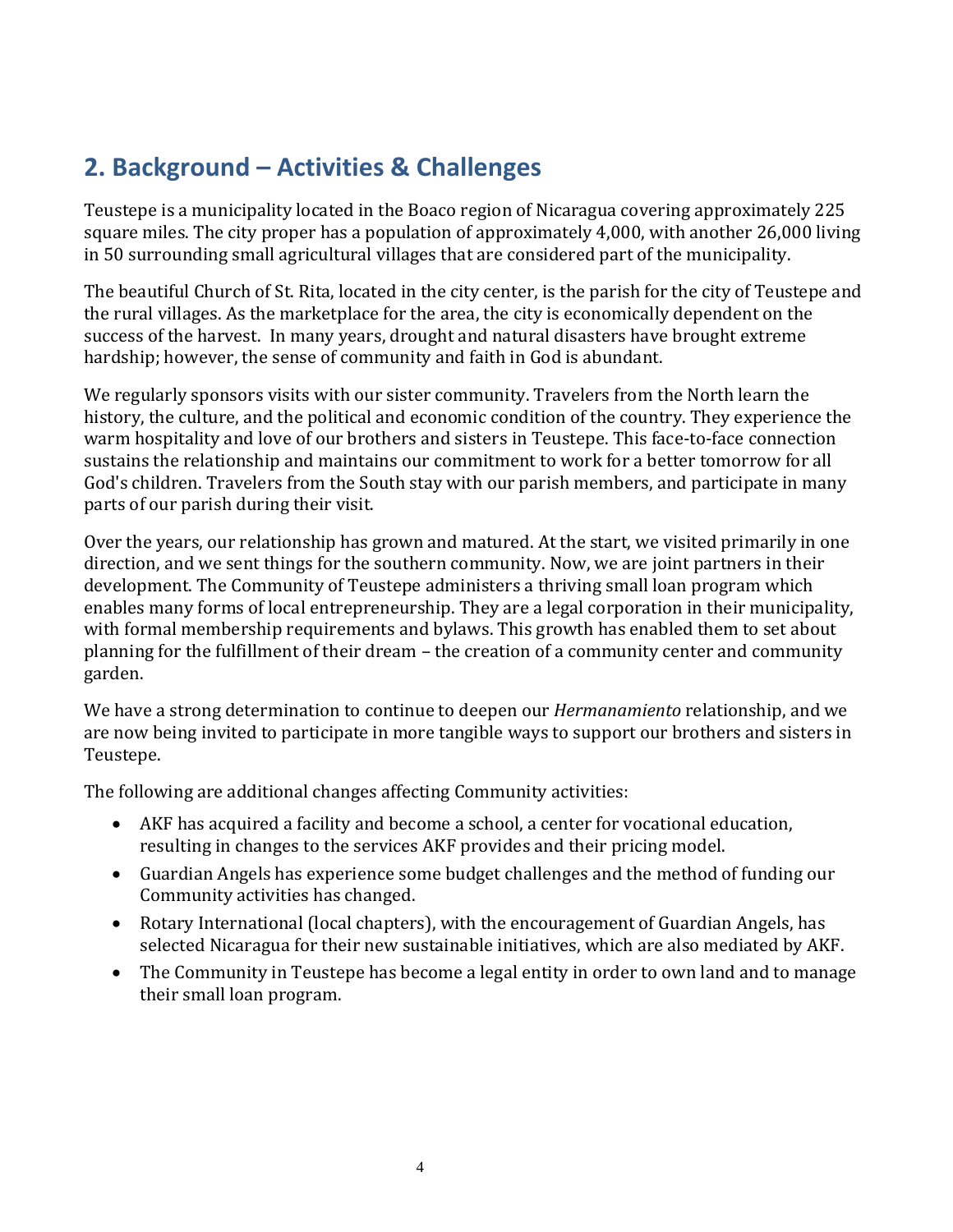## **3. Organization Plan**

Consistent with the culture within Guardian Angels, the Sister Parish Community adopts the "servant leader" style of leadership that is participative and encourages everyone to contribute fully according to their respective time and talents.

#### *Membership*

All members of Guardian Angels Parish are Members of the Sister Parish Community, and may take part in all meetings and activities. Delegates who travel to Teustepe are expected to take an active part in Membership Meetings, as they act as representatives of the Community and Guardian Angels.

#### *Decisions*

All significant Community decisions are arrived at by means of a consensus discussion at a formal Member Meeting.

#### *Leadership Team*

The Leadership Team consists of:

- **Two Co-Chairs** they serve two-year staggered or overlapping terms and share leadership of our Community.
- **Vice Chair** serves a one or two year term assisting the Co-Chairs, with the intent to succeed one of the Co-Chairs.

The Leadership Team has these responsibilities:

- Plans the agenda and leads our Community meetings.
- Represents the Community on the Justice and Outreach Commission.
- Serves as the coordinating point for Community planning activities.
- Recruits leaders for the strategy areas of the Community.
- Plans and facilitates an annual planning retreat.

The Leadership Team works closely with the leaders for the strategy areas, including: **Membership, Delegations, Finance, Communications, Events, and External Affiliations**. These areas may exist as standing subcommittees or less formally as one or two individuals, depending upon the amount of work to be accomplished. We want to be structured in our approach, while maintaining flexibility to react to changing conditions.

The membership of the Community determines our leaders at our annual planning meeting.